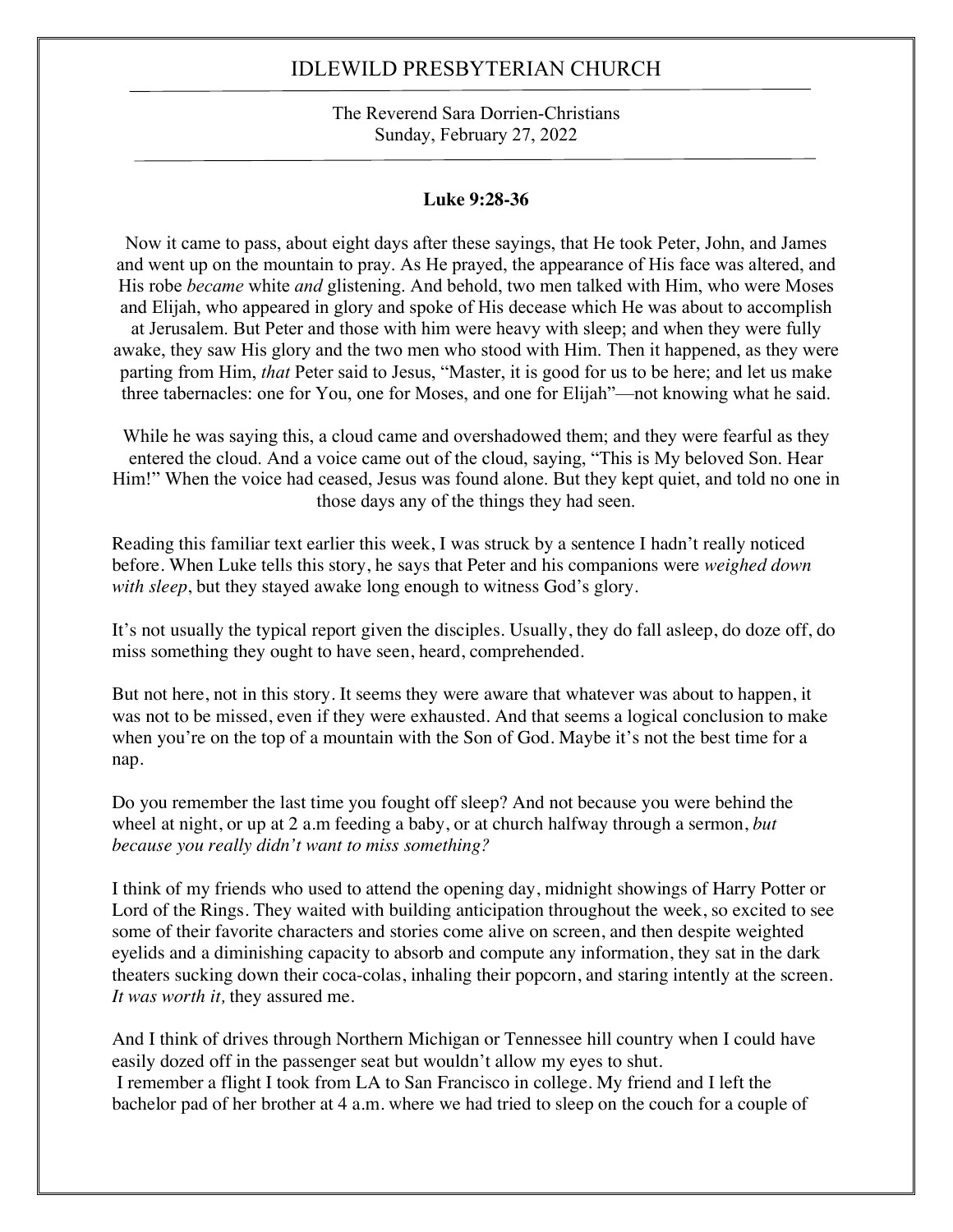The Reverend Sara Dorrien-Christians Sunday, February 27, 2022

nights with our jackets bunched up as pillows under our heads. Her 22-year-old brother had not yet mastered nor even considered the art of hospitality. So by the time the plane to our next Spring Break destination was up in the air, we were exhausted, fighting hard to make it, and desperately needed the drooling on the pillow kind of sleep.

But the sun was rising, orange and pink and luminous, and through my window seat the coast of the pacific ocean was just the left, and so I nodded in and out and in and out, the whole flight, because wow, it was stunning.

*Can you remember the last time you fought to stay awake because you didn't want to miss something?*

Peter and James and John must have sensed something was about to happen on that mountain, and they sensed rightly.

Today we come to the end of the Epiphany Season, where we remember those events in which the identity and mission of Jesus were revealed and explore how our own identities and missions are revealed. It some ways, it seems strange that the transfiguration of Jesus would have been necessary at all, considering all of the hints the disciples were given along the way; the story of his birth, the voice coming down at his baptism, his healings and teachings and what must have been the intense energy that surrounded him. Alas, we are human and we tend to miss a lot of revelatory moments, so all of the stops are pulled out here…On a mountain. Jesus, the man they ate and laughed and wept with, stood there, changed—his clothes dazzling

with light and his face, radiant....talking with two long-deceased but revered prophets from of old.

Clearly, he was more than Jesus from Nazareth.

These stories are of course told in hindsight by a community of faith that write post-Resurrection, as the seek to remember, connect, and assign meaning to their experiences. This experience wasn't primarily an informative one—imparting information about this fellow's special relationship to Almighty God. It was a relational one. It was an experience of being bathed,

filled, blinded, even exposed by God's piercing light.

It was the final revelation before the trek to Jerusalem and all that waited them there.

Is it any wonder Peter and company wanted to stay a bit longer?

*Jesus, why don't I make you some dwellings, some booths so we can camp out for a while?*

We're told his statement was dismissed, but Peter's longing is understandable.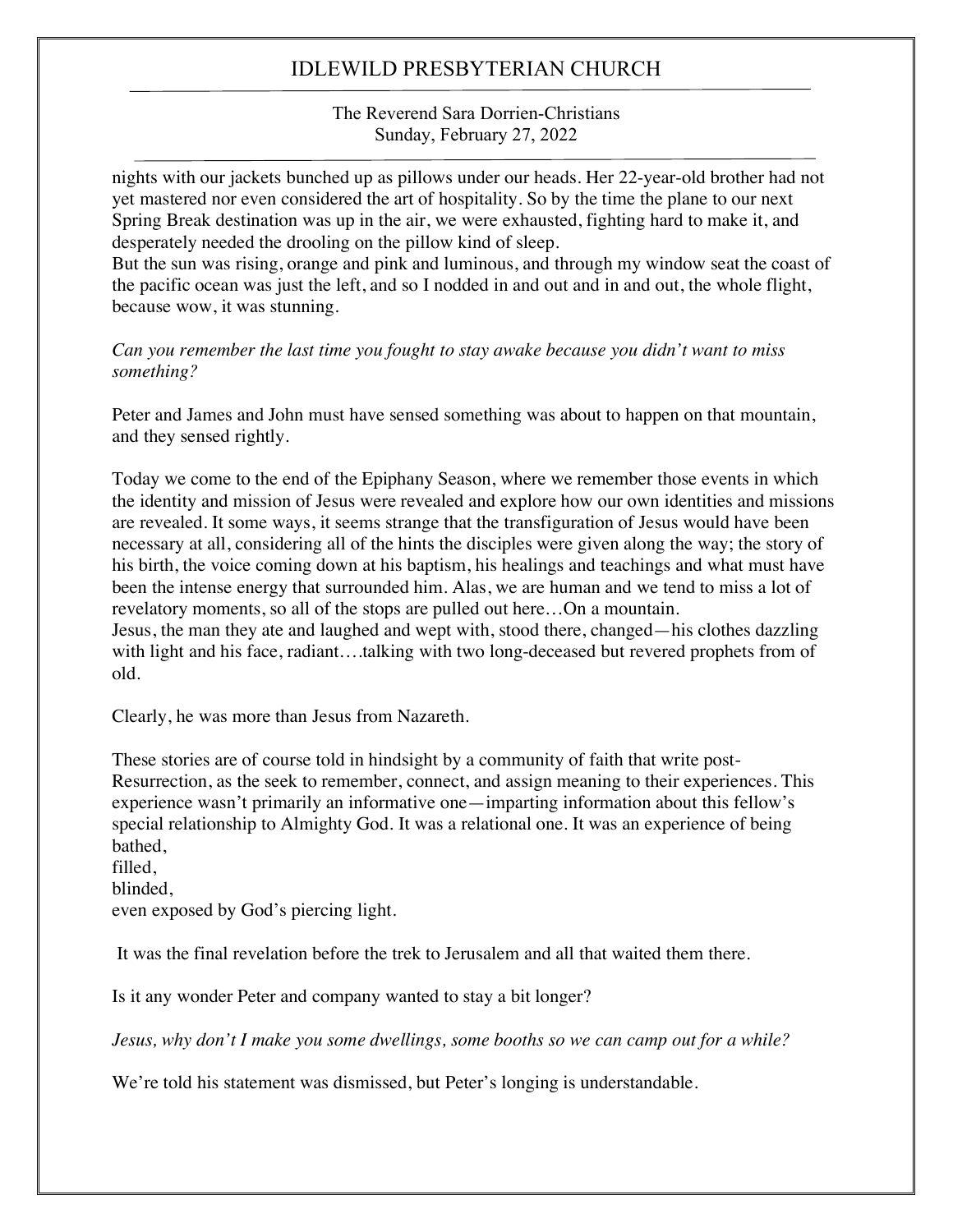The Reverend Sara Dorrien-Christians Sunday, February 27, 2022

Who of us hasn't wanted to bask in a moment of resonance, of fullness, of communion with God and one another when it finds us?

When I was about 12 years old, my parents and I made a trip to the Grand Canyon. It was grand and amazing and terrifying and beautiful, but I imagine like many who make that trip, an equally gratifying treat was the short visit we made to Sedona, Arizona, on the way there. With her stunning backdrop of red sandstone formations that glow in the sun or the moonlight, Sedona is something to behold, and really and truly, you have the feeling that you're in the midst of some sort of altered reality. When I returned home, I continued to hear stories from others who had experienced holy moments in Sedona, so much so that these days I expect those stories and am no longer surprised. Delighted, but not surprised.

On our own visit, my parents and I made the long trek up the pedestrian walkway of the famous cathedral rock, moving slowly and laboriously because my mother had metastatic cancer and I had a fever and a really bad case of strep throat. I had not managed to stay awake for most of the drive leading to Sedona, though mercifully, my mother did. This was a trip was on her bucket list, a list that had taken on much more importance in the past couple of years. It was physically demanding, but once we were all at the top, it was worth it. My 12 year old self enjoyed it, but I sensed that for my parents it was more than enjoyment. They had been transported elsewhere as they gazed out, so I left them and wandered around the gift shop. When I found them again, they were at the altar in the chapel and they were praying together. I learned later that when they had approached the Table, the bible was open to her very favorite chapter and verse.

Needless to say, we lingered there for a while, soaking it in.

Perhaps we give Peter too hard a time for wanting to stay on that mountain. Surely, he wasn't suggesting that they stay there forever. Perhaps he just wanted to *preserve* the moment… the way ancient peoples built altars where they'd experienced something profound, or the way some of us buy souvenirs in the gift shops of places we want to recall once we're back "in the real world."

Nevertheless, God was provoked by Peter's suggestion. Peter's commentary is God's cue to come close, terrifyingly close in a cloud, and the idea of staying any longer is put to rest. God's voice thunders. Or does it whisper…so much so that they had to travel farther into the cloud to hear:

*This is my Son, my chosen; listen to him!*

It begs the question, *listen to what?*

I think it's rather safe to assume that God was invoking statements Jesus made in the moments and days before the trek up the mountain. The very last "sermon" that he gave before the trip was all about taking up one's cross and following him. It was a call to radical discipleship…a call not only *point* to him but to accompany him as he did his sacrificial work with and for the world.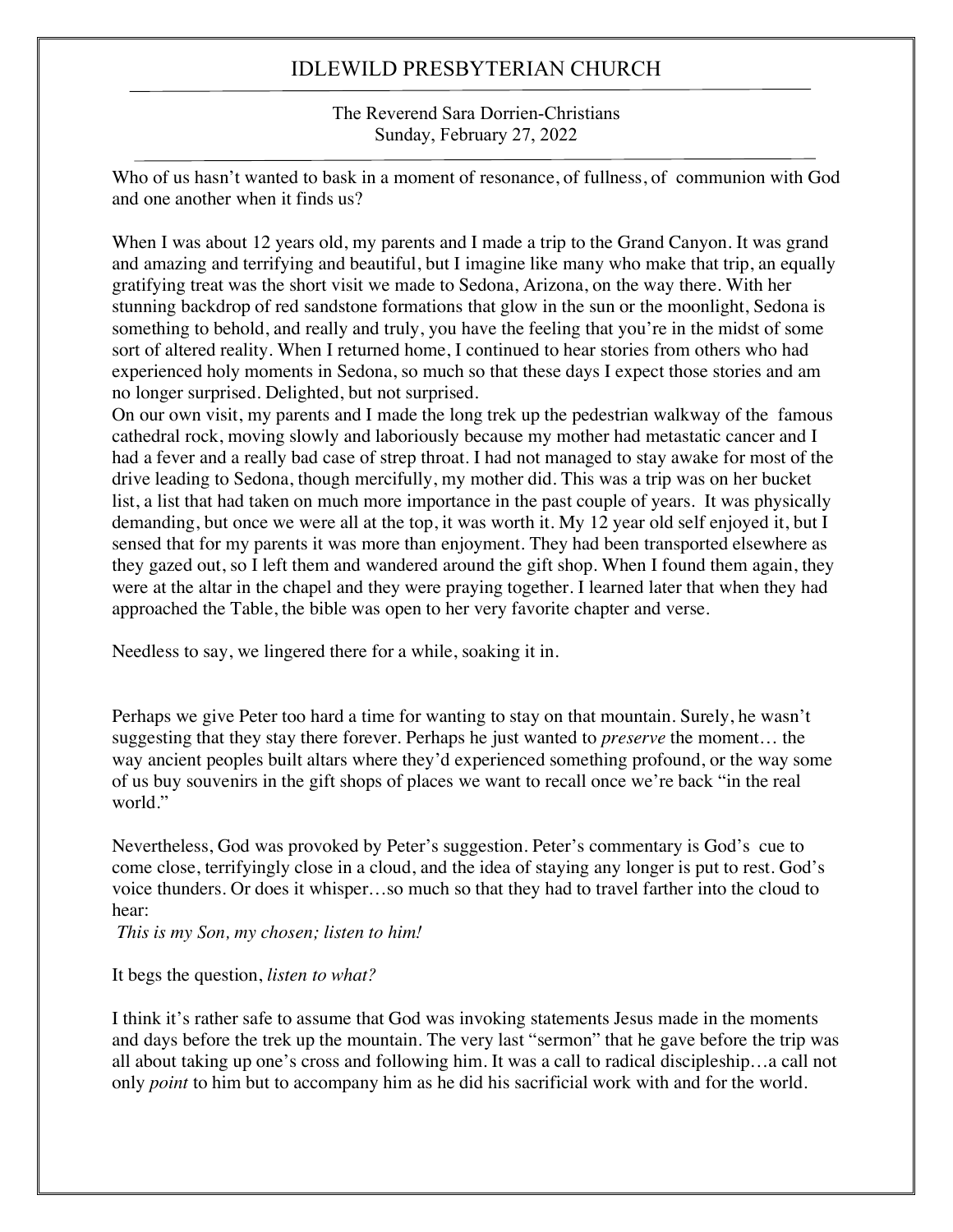The Reverend Sara Dorrien-Christians Sunday, February 27, 2022

When God said, "listen to my son," perhaps that last teaching was what God had in mind. It would certainly make sense. Peter's desire to make some dwellings and stay on the mountain, understandable though it was, betrayed his resistance to the messy work of discipleship. And to that resistance, God said *No. You do have to go back down the mountain and to the life that awaits you there. This holy moment is not an end in itself.*

*"*The life that awaits you there" is captured in the text that directly follows this mountaintop one, where the disciples who were left behind are trying and failing to heal a child in the presence of his desperate and pleading father. In the lectionary, these verses are put in parentheses, as if they are optional. No small number of biblical scholars point out that by making those verses optional, we the contemporary church have fallen into the same trap as the disciples on the mountain, basking in our mountaintop experience of the Divine, or perhaps longing for it, as those disciples who left at the foot of the mountain probably longed.

In the valley below, another beloved son, a father's only child, is suffering from violent seizures. "It convulses him until he foams at the mouth; it mauls him and will scarcely leave him," the father explains, the sentence forming only because parents can do amazing things when their children are about to die. "I begged your disciples to cast it out, but they could not," the father continued.

In the valley below, this is what Jesus was greeted by when he descended the mountain with the three; a father in despair, and 9 disciples who were wringing their hands. Jesus is furious: "How much longer must I be with you and bear with you?" He exclaims.

It's a side of Jesus that can be painful to see.

Juxtaposed as this scene is with the glorious Transfiguration of the Lord, the conclusion is rather clear:

The disciples failed to recognize that the Transfiguration was about them, too. They too were being called to change, and to be agents of change.

And Jesus is just done with the pleasantries; time is running out.

Today as we witness what the head of the Ukrainian Orthodox Church calls a "fratricidal war" between siblings baptized in the same baptismal font, I can't help but remember that for Orthodox Christians, the Transfiguration of the Lord is one of the great feast days, as central to the gospel narrative as the birth and resurrection. It is the scripture that forms the basis for much of their theology:

-In Christ's transfiguration, we see the potential of human nature, that we humans are not totally depraved but can be restored to our original glory, made as we are in God's image.

-In Christ's transfiguration, salvation is inaugurated. We are saved by sharing in the

transfiguration of Christ, getting caught up in the cosmic transformation of the whole world.

-In Christ's transfiguration, the earth which is fallen but essentially good is returned to its

original goodness, transfigured, transformed by the grace of and the power of God.

So friends with so many in the valley below today, what do we do?

I don't want to be caught by Jesus, wringing my hands helplessly, unable or unwilling to participate in the healing of the world, in the healing of the pain right in front of us. I wonder, today, what that participation looks like.